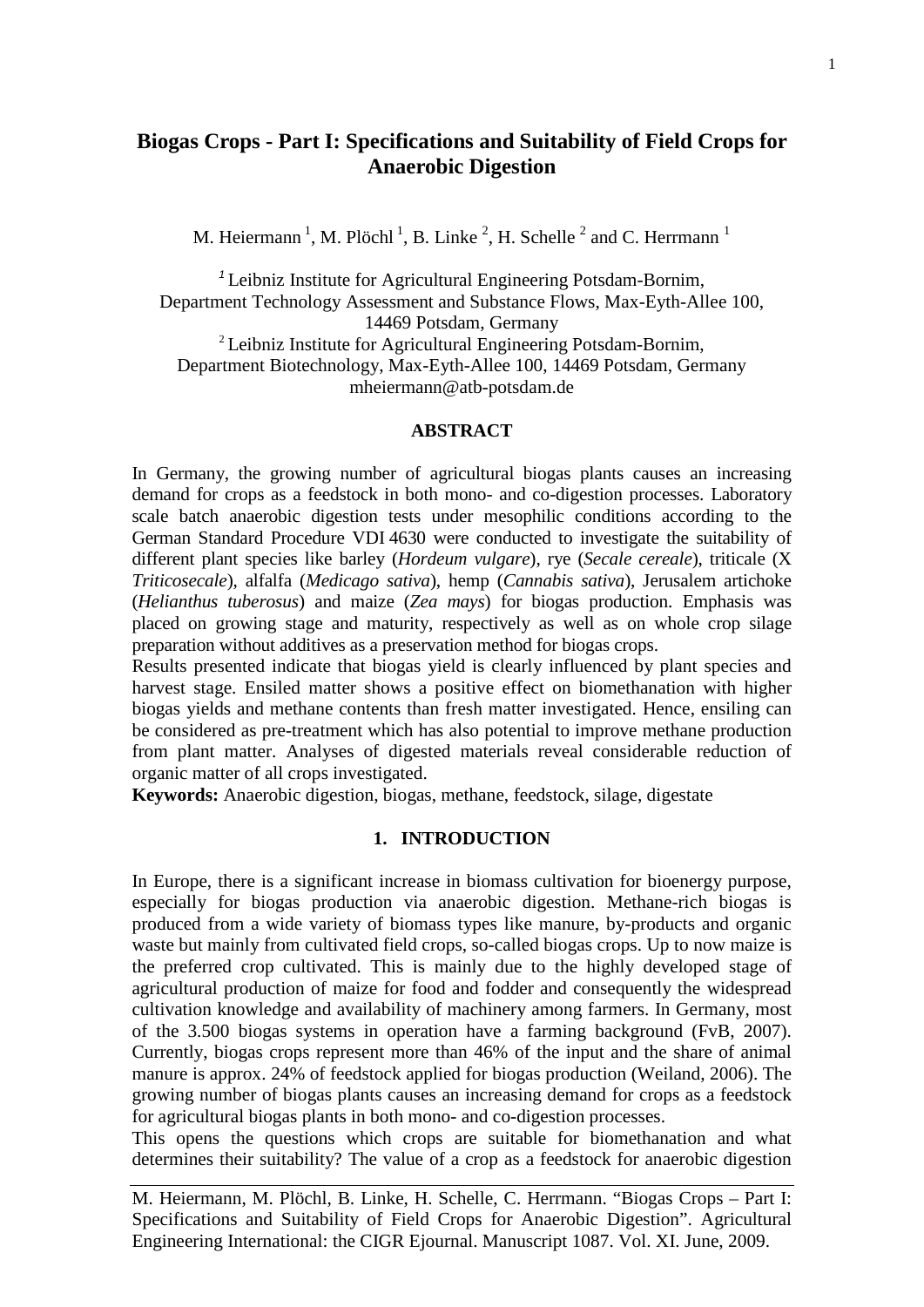depends on its biomass yield capacity compared to the effort for cultivation and on its ability to produce biogas with a high methane content (50–65%). From this point of view, the most suitable plant species are those rich in easily degradable carbohydrates, such as sugar and protein matter and poor in hemicelluloses and lignin which have a low biodegradability (El Bassam, 1998). Furthermore, biogas crops shall be easy to cultivate i.e. to be tolerant to weeds, pests, diseases, drought and frost, have good winter hardiness and be able to grow with low nutrient input (Scholz and Ellerbrock, 2002).

Production on a continuous basis and an almost homogeneous feedstock is indispensable to enable an uninterrupted supply of crops for anaerobic digestion. Focussing on biogas production ensiling is the favourable and common method of whole crop preservation. Through compression of the crop material and air-tight sealing anaerobic conditions are established that promote the growth of lactic acid bacteria. This microbial conversion of free soluble carbohydrates into lactic acid and the resulting decrease in pH prevents the growth of undesirable bacteria and hence, a spoiling of the silage and a reduction in its nutrient and energy value. The production of stable silages requires a minimum of DM content in plant material of 20% and maximum should not exceed 35% (Anonymous, 2006).

Crop species show differences in lactic acid fermentation due to chemical composition and structure of material. Cereal crops like maize, barley, rye, and triticale produce high quality forage when ensiled (Rotz *et al.*, 2003). Legumes such as alfalfa have been ensiled but ensiling has relatively recently become a common means of conservation (Albrecht and Beauchemin, 2003). It is possible to produce stable preserved material from hemp if it is chopped (Pecenka *et al.*, 2007). Immature Jerusalem artichoke has forage quality equal or superior to many high-quality forage species (Buxton and O'Kiely, 2003). Considering that chemical composition and structure of crops change during their growth (Herrmann *et al.*, 2007) harvest time also plays a major role with regard to silage quality and maximum yield per hectare. Consequently, selecting plant species as feedstock for biogas production becomes a particularly important aspect.

A number of crops have been analysed for their methane formation potential (e.g. Chynoweth *et al.*, 2001; Gunnaseelan, 1997; Gunnaseelan, 2004; Amon *et al.*, 2004). Extensive screening has been carried out with different plant materials which comprise for instance tubers, stems, leaves, fruits and seeds or even whole plants. But no emphasis was put on the influence of the ensiling process in this context. The heterogeneity of crops investigated results in large variations of biogas yields and corresponding methane contents. In addition to operation modes (batch, semicontinuous or continuous) gas yields and gas qualities will be affected by digestion temperature, loading rate and retention time. However, very little is known about the influence of site-specific growth parameters on the methane potentials of crops suitable for biomass production, e.g. the growth conditions of the Brandenburg State characterised by sandy soil and almost continental climate.

This paper presents results of batch anaerobic digestion tests, which were conducted, according to the German Standard Procedure VDI 4630 (Anonymous, 2006), to determine biogas yield and specific methane content of potential biogas crops. Main focus of the underlying study was the differences in species and variety and the influence of harvest time as well as ensiling process on gas formation per unit organic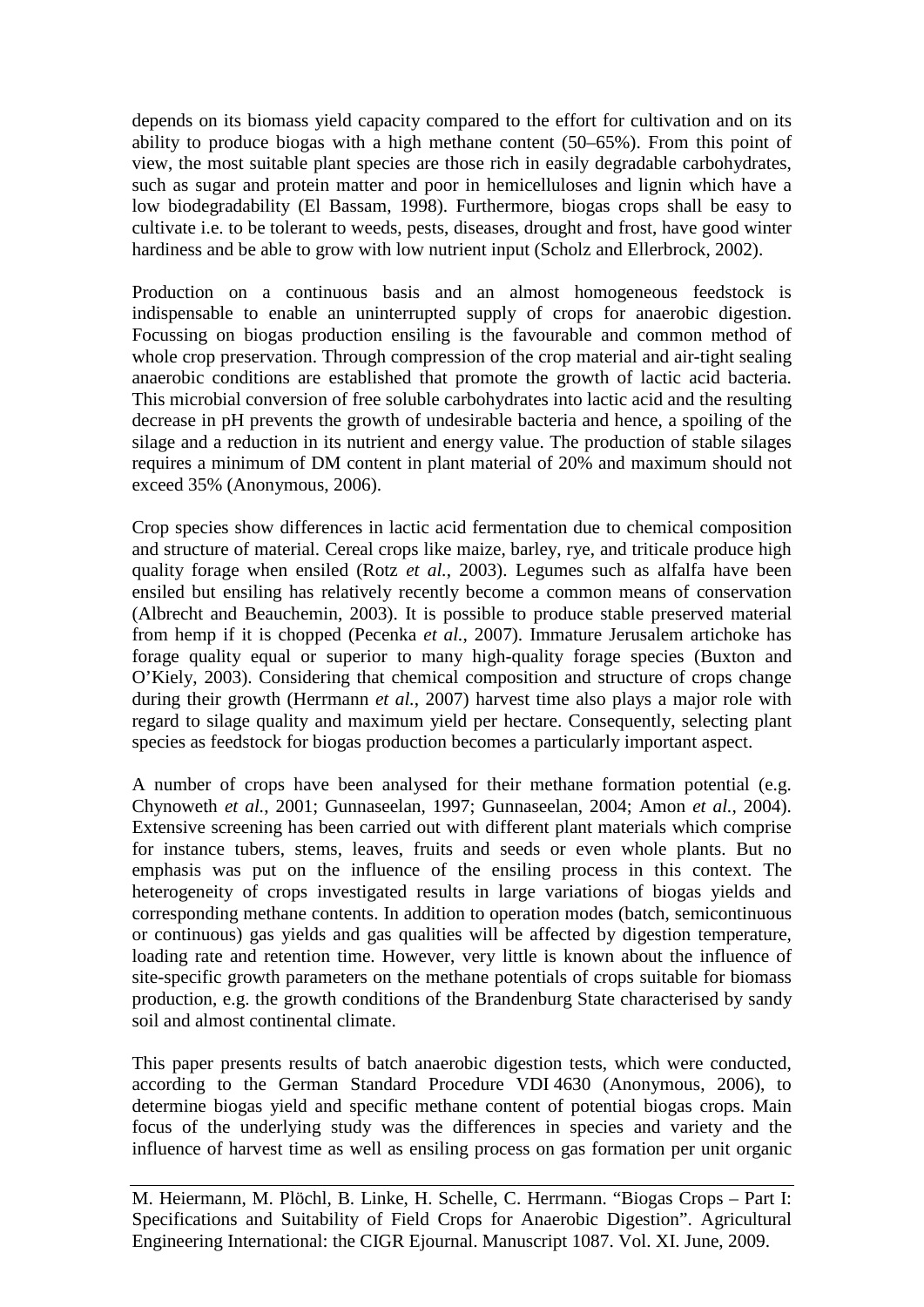dry matter. Data generated in this study are intended to be used for an ecological assessment of the provision of energy crops as feedstock in agricultural biogas plants in Brandenburg State (Plöchl *et al.*, 2009).

### **2. MATERIALS AND METHODS**

### **2.1 Crops**

The selection of common (maize, barley, rye, triticale and alfalfa) and less common agricultural species (hemp, Jerusalem artichoke) regards their appropriateness for anaerobic digestion and their energy yield per hectare as well as fair options of mechanisation and a good integration into farm management. Table 1 summarises species, variety and origin of crops examined.

| Table 1. Species, variety and origin of investigated biogas crops |            |                           |  |  |  |  |
|-------------------------------------------------------------------|------------|---------------------------|--|--|--|--|
| <b>Species</b>                                                    | Variety    | Origin                    |  |  |  |  |
| Barley ( <i>Hordeum vulgare</i> )                                 | Theresa    | Farm, Potsdam             |  |  |  |  |
| Rye (Secale cereale)                                              | Ricasso    | Farm, Potsdam             |  |  |  |  |
| Triticale (X Trticosecale)                                        | Modus      | Farm, Potsdam             |  |  |  |  |
| Alfalfa (Medicago sativa)                                         | Europe     | Trial, LVLF <sup>2)</sup> |  |  |  |  |
| Hemp (Cannabis sativa)                                            | Feodora 19 | Energy plantation, $ATB3$ |  |  |  |  |
| $JA1$ (Helianthus tuberosus)                                      | Pahlow     | Energy plantation, ATB    |  |  |  |  |
| Maize (Zea mays) – Silage                                         | Santiago   | Farm, LVLF                |  |  |  |  |
| Maize (Zea mays) – Silage                                         | Banguy     | Farm, LVLF                |  |  |  |  |
| Maize (Zea mays) – Silage                                         | Mondeo     | Farm, LVLF                |  |  |  |  |
| $\mathbf{I}$ TA Temperature and also leader                       |            |                           |  |  |  |  |

1) JA = Jerusalem artichoke

<sup>2)</sup> LVLF = State Institute for Consumer Protection, Agriculture and Land Consolidation,

Brandenburg, Department of Grassland and Forage Management, Paulinenaue

<sup>3)</sup> Leibniz Institute for Agricultural Engineering Potsdam-Bornim

Crops were harvested at different growth stages from several agricultural sites in the vicinity of Potsdam. Except maize, which was already ensiled, samples were wilted for 2 to 36 h and then applied for whole crop silage preparation. Therefore, harvested and chopped material (cereals 1-1.5 cm, others 2-3 cm) was pressed in 1.5-litre laboratory scale silos. Compression was done manually using a special pressing device that ensured same conditions for all samples. The lab-scale silos were stored at 25°C for a period of 90 days. No additives for ensiling were applied.

### **2.2 Batch anaerobic digestion tests**

Biogas production and gas quality from both freshly harvested and ensiled plant material was analysed in batch anaerobic digestion tests according to German Standard Procedure VDI 4630 (Anonymous, 2006). Therefore 2-litre vessels were filled with 1.5 litre inoculum and approx. 50 g crop. Giving 50 g crop to 1.5 litre inoculum ensured the compliance of the ODM<sub>feedstock</sub> to ODM<sub>inoculum</sub> ratio being less or equal 0.5 as it is claimed in VDI 4630. The inoculum consisted of digested slurry of previous batch anaerobic digestion tests using crops as feedstock. Characteristic chemical parameters of the inoculum used are summarised in Table 2. The tests were conducted in two replicates.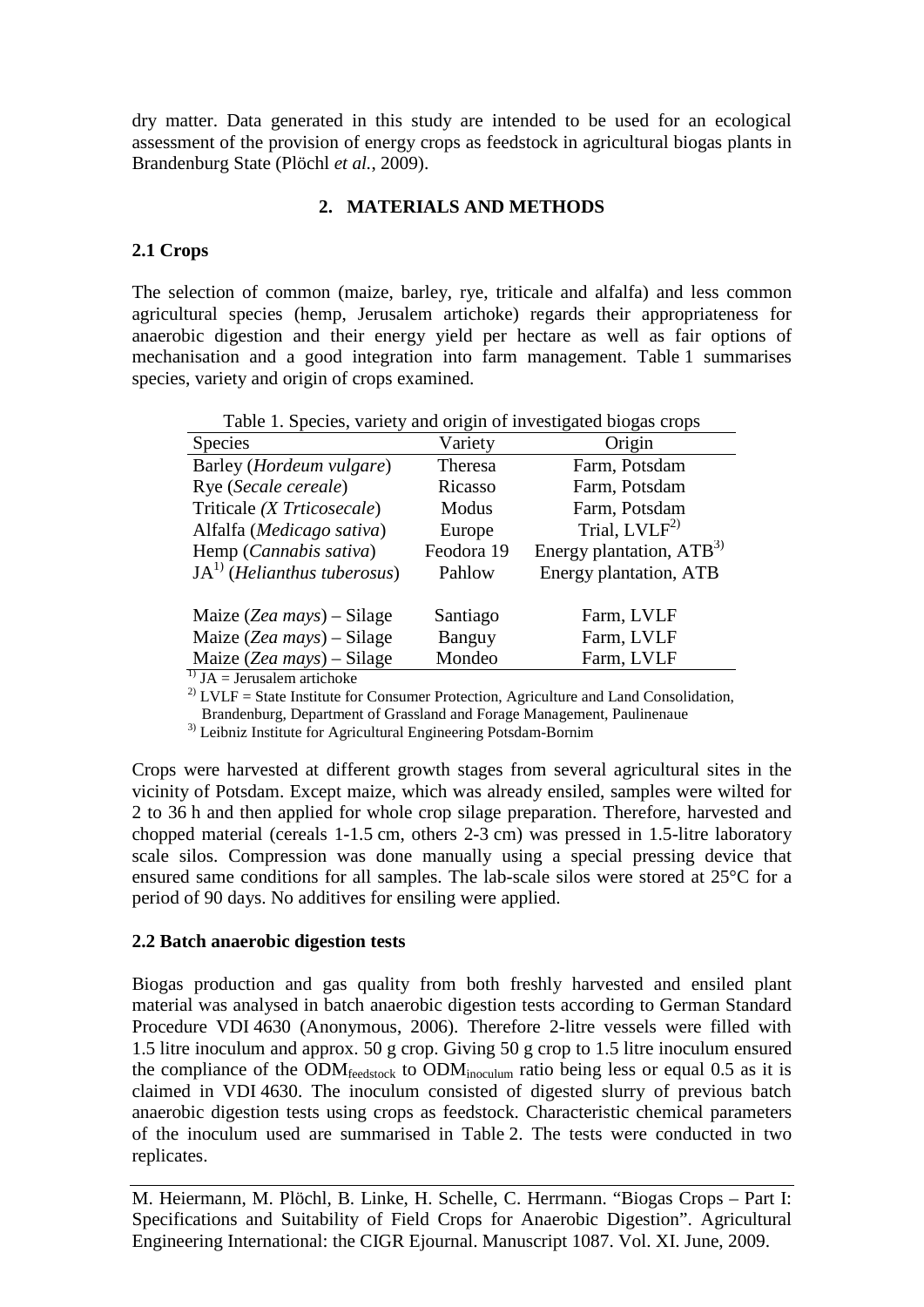The reactors were incubated at a temperature of 35°C. In order to resuspend sediments and to avoid scum layers the vessels were shaken once a day.

The biogas produced was collected in scaled wet gas meters over a defined period of 28 days and was measured daily. This duration of the test fulfilled the criterion for terminating batch anaerobic digestion experiments given in VDI 4630 (daily biogas rate is equivalent to only 1% of the total volume of biogas produced up to that time). Besides others methane content was determined at least eight times during the batch test using infrared and chemical sensors (ANSYCO). In addition to the anaerobic digestion of the crop, biogas production of the inoculum without crop was recorded as a control as well.

| $\sim$ DIM), volatile latty acids (VITI), pH |           |            |                      |                   |  |  |
|----------------------------------------------|-----------|------------|----------------------|-------------------|--|--|
| Inocculum                                    | Parameter |            |                      |                   |  |  |
|                                              | DM        | <b>ODM</b> | $VFA^{3}$            | pH                |  |  |
|                                              | [% FM]    |            | $[% DM]$ $[g/kg FM]$ | $\lceil - \rceil$ |  |  |
| Batch experiments; approach with             |           |            |                      |                   |  |  |
| Barley, rye, triticale $FM1$                 | 3.5       | 54.5       | 1.1                  | 8.1               |  |  |
| Barley, rye, triticale $S^{2}$               | 3.6       | 54.3       | 1.6                  | 8.2               |  |  |
| Hemp, Jerusalem artichoke FM, S              | 3.9       | 52.0       | 2.5                  | 8.3               |  |  |
| Alfalfa FM S                                 | 2.0       | 43.0       | 2.1                  | 8.0               |  |  |
| Maize S                                      | 3.1       | 54.7       | 0.8                  | 7.9               |  |  |

| Table 2. Characterisation of applied inoculum: dry matter (DM), organic dry matter |  |
|------------------------------------------------------------------------------------|--|
| (ODM), volatile fatty acids (VFA), pH                                              |  |

<sup>1)</sup> FM = Fresh matter  $2^{2}$  S = Silage

 $3)$  VFA = Equivalents, the weighted sum of acetic-, propionic-, butyric-, isobutyric-, valeric-, isovaleric-, and caproic acid

Quantitative evaluation of the results included following steps:

- standardising the volume of biogas to normal litres (l<sub>N</sub>); (dry gas, t<sub>0</sub>=273 K,  $p_0 = 1013$  hPa)
- correcting the methane and carbon dioxide content to 100% (headspace correction, VDI 4630)
- correcting the biogas volume of crops by subtracting the biogas volume of control

Results of batch anaerobic digestion tests are presented as cumulative biogas yields after 28 days retention time as a mean value of two replicates.

Finally, digestate was analysed with regard to reduction of plant matter and process stability.

# **2.3 Analytical methods**

Samples of fresh material and of silages were stored at -18°C directly after harvest or after taking samples from lab-scale silos, respectively, for analysis and batch anaerobic digestion tests. Samples of the assigned crops were analysed according to following standard methods before the anaerobic digestion experiments:

Dry matter (DM) content of fresh material and silages was determined by drying at 105°C until the weight constancy. Organic dry matter (ODM) was characterised by specifying the ash content of dry samples in a muffle furnace at 550°C. pH-value was measured with the electrode Sen Tix 41 (WTW) after homogenizing 10 g of sample with 100 ml distilled water for a period of 20 minutes.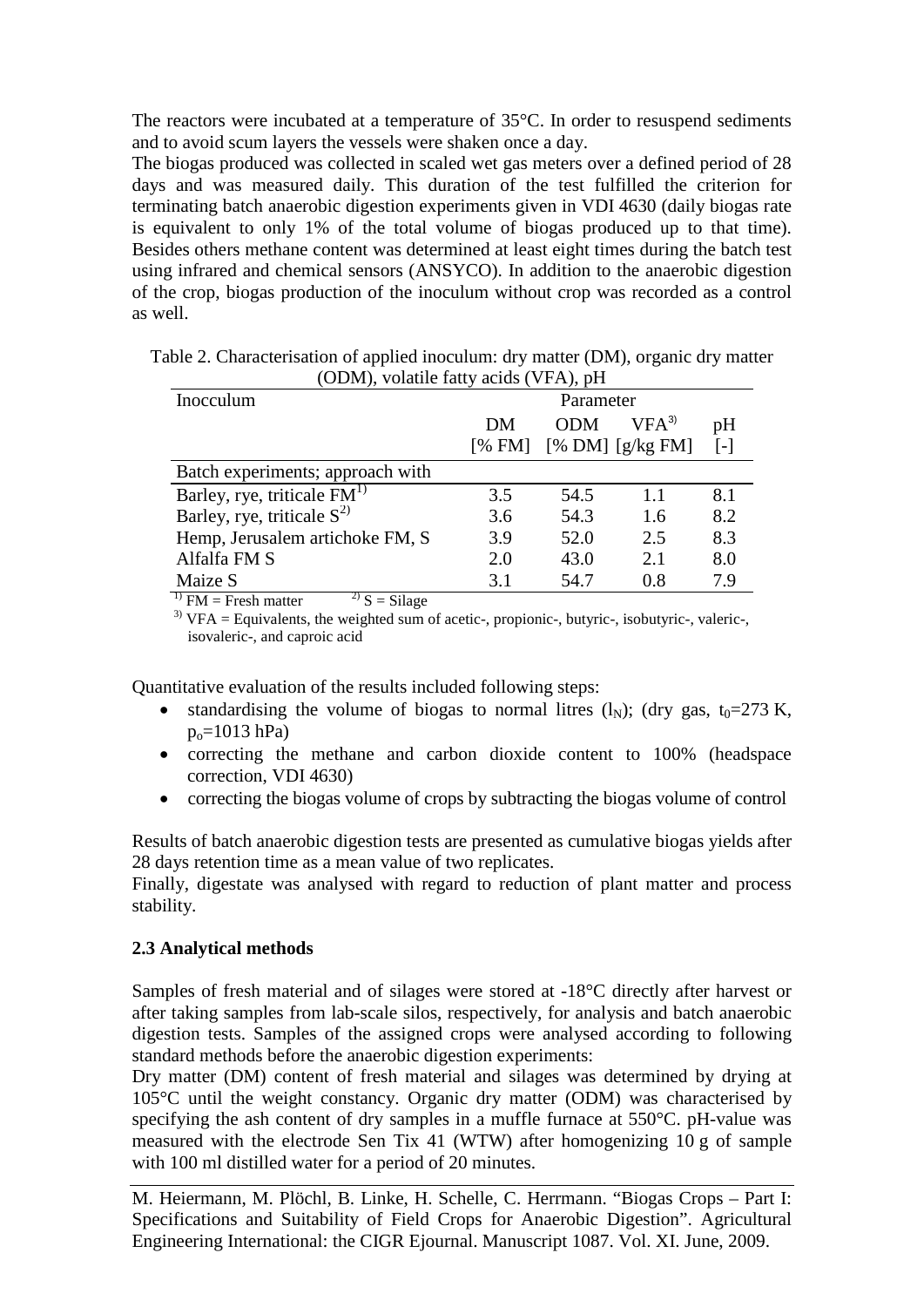In order to measure the content of volatile fatty acids (VFA) samples were defrosted and extracted by cold-water extraction. Extractives were analysed for acetic acid, propionic acid, butyric acid, isobutyric acid, valeric acid, isovaleric acid and caproic acid by gas chromatography (FISIONS) using a DB-FFAP fused silica capillary column (J&W scientific, 30 m x 0.53 mm), helium as a carrier gas and a flame ionisation detector for detection. Volatile fatty acids are presented as acetic acid equivalents, i.e. the weighted sum of VFA.

For further analysis defrosted plant material was dried at a temperature of 60°C and grinded in a cutting mill (RETSCH). Starch content was quantified according to the method of EWERS as described by (Lengerken and Zimmermann, 1991), detecting the optical rotation of a specially treated and filtrated dilution of the sample with a polarimeter (WOLFGANG GLOCK KG).

The concentration of total sugar was obtained mixing 5 g of the sample with 50 ml of distilled water and Carrez I and II. After filling up to 100 ml with distilled water, the dilution was filtrated and sugar content was measured using high performance liquid chromatography.

The content of total carbon  $(C_{tot})$  and total nitrogen  $(N_{tot})$  was determined using an elementar analyser (vario EL, Analysensysteme GmbH) operating at the principle of catalytical combustion under supply of oxygen and high temperatures. Elementar analysis was conducted according to the DUMAS method (DIN, 2006-07).

Crude protein (XP) content was calculated by multiplying  $N_{tot}$  with 6.25. Crude fat (XL) was measured gravimetrical after extracting the sample with a SOXHLET extractor according to the method of WEIBULL-STOLDT (Lengerken and Zimmermann, 1991).

Crude fibre (XF) was analysed according to AOCS Standard methods described by ANAKOM (2000) using the ANAKOM A2000 Fiber Analyser-system.

After termination of anaerobic digestion tests samples of digested output (30 g) were taken to analyse DM, ODM, VFA and pH as described above.

## **3. RESULTS AND DISCUSSION**

## **3.1 Characterisation of Biogas Crops**

### **3.1.1 Chemical Composition**

Differences in gas formation potentials of crops are mainly due to specific chemical compositions of the plant material. Results of chemical analyses for fresh matter and ensiled matter of whole crops are summarised in Table 3. For fresh matter samples the dry matter content (DM) of plant species investigated varied within a wide range (18.8-65.5%) as well as among samples of the same plant species due to different harvest times (cereals, alfalfa; cf. paragraph below). Jerusalem artichoke were harvested at lowest DM content (about 23%), followed by hemp (31%). For barley, rye and triticale harvested at anthesis, milk and dough stage – the DM range was larger (18.8-65.5%) than for alfalfa (21.9-34.4%) which was harvested at all three cuts at beginning of florescence.

Table 3. Characterisation of applied crops as fresh matter (FM) and whole crop silages (S): dry matter (DM), organic dry matter (ODM), volatile fatty acids (VFA), pH, C:N,

crude protein (XP), crude fibre (XF), crude fat (XL), sugar and starch

| Crop   |  | DM ODM VFA pH C:N XP XF XL Sugar Starch                         |  |  |  |  |
|--------|--|-----------------------------------------------------------------|--|--|--|--|
|        |  | [% FM] [% DM] [g/kg FM] [-] [-] [% DM] [% DM] [%DM] [%DM] [%DM] |  |  |  |  |
| Barley |  |                                                                 |  |  |  |  |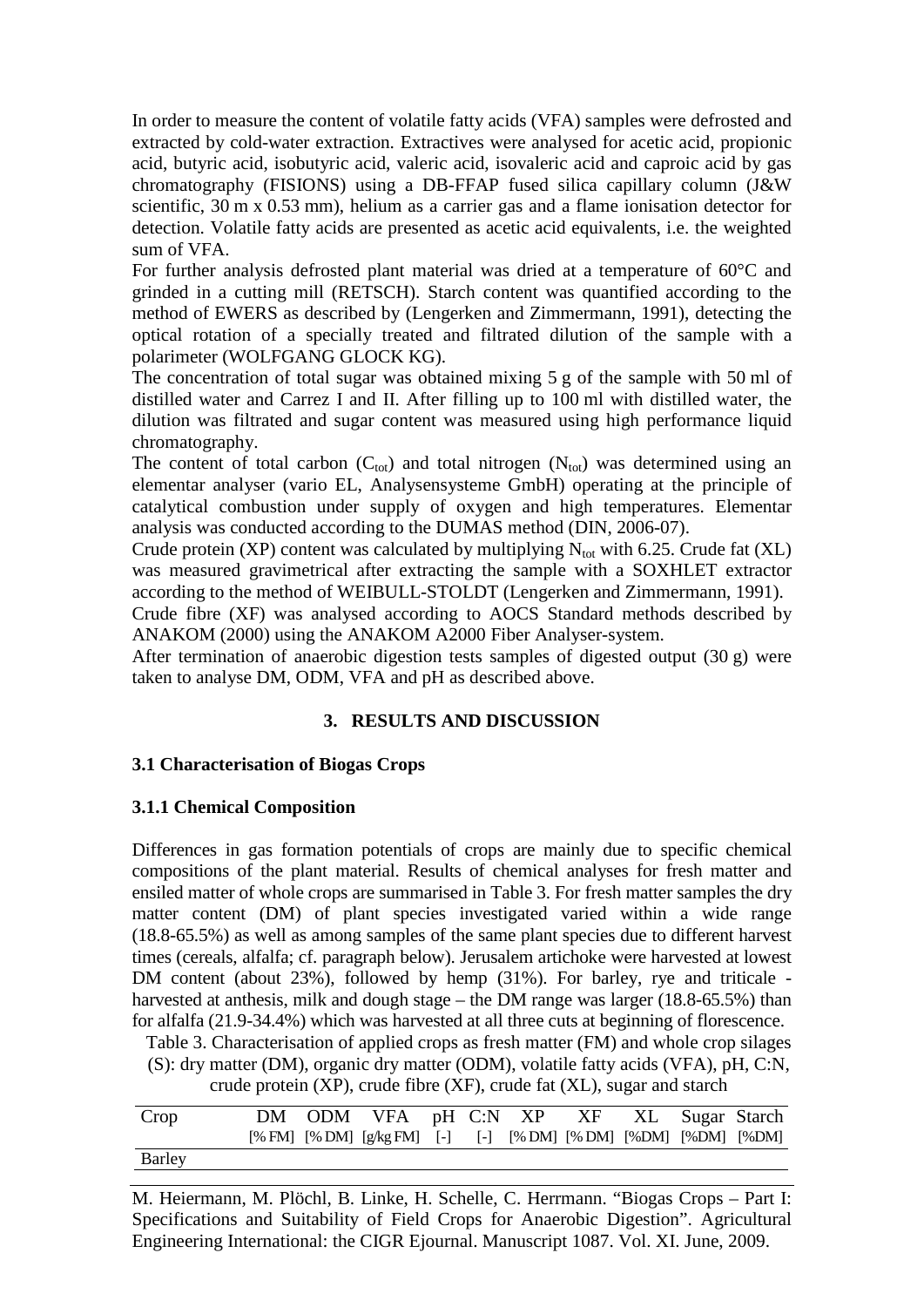| Anthesis FM                                 | 18.8 | 90.2 | 0.2  | 6.6 | 18.1 | 15.8 | 30.9 | 2.6  | 8.7  | 0.9  |
|---------------------------------------------|------|------|------|-----|------|------|------|------|------|------|
| Anthesis S                                  | 38.2 | 90.2 | 5.4  | 4.7 | 18.6 | 15.3 | 31.5 | 26.9 | 0.9  | 0.5  |
| Milk FM                                     | 27.4 | 93.2 | 0.2  | 6.6 | 22.1 | 13.1 | 21.4 | 2.2  | 9.4  | 16.3 |
| Milk S                                      | 25.3 | 93.4 | 4.7  | 4.3 | 23.3 | 13.0 | 24.6 | 33.5 | 7.6  | 24.7 |
| Dough FM                                    | 46.5 | 94.7 | 0.3  | 7.2 | 37.4 | 7.4  | 17.7 | 2.4  | 2.3  | 30.0 |
| Rye                                         |      |      |      |     |      |      |      |      |      |      |
| Anthesis FM                                 | 25.0 | 92.2 | 0.2  | 6.6 | 14.9 | 19.4 | 36.8 | 3.0  | 5.6  | 0.9  |
| Anthesis S                                  | 45.9 | 91.4 | 8.3  | 5.2 | 17.9 | 16.0 | 32.2 | 27.7 | 1.1  | 0.5  |
| Milk FM                                     | 29.3 | 93.5 | 0.3  | 6.9 | 23.6 | 12.3 | 29.3 | 2.1  | 8.8  | 9.1  |
| Milk S                                      | 32.9 | 93.2 | 4.6  | 4.4 | 25.5 | 11.9 | 29.1 | 27.6 | 11.3 | 0.5  |
| Dough FM                                    | 61.0 | 95.0 | 0.2  | 7.0 | 28.9 | 9.8  | 19.9 | 2.4  | 2.1  | 34.6 |
| Triticale                                   |      |      |      |     |      |      |      |      |      |      |
| Anthesis FM                                 | 35.2 | 94.3 | 0.3  | 6.5 | 24.2 | 12.3 | 29.0 | 1.9  | 11.5 | 0.9  |
| Anthesis S                                  | 27.3 | 93.1 | 6.5  | 4.5 | 26.3 | 11.4 | 31.7 | 30.4 | 10.1 | 3.6  |
| Milk FM                                     | 33.7 | 95.0 | 0.3  | 6.6 | 31.4 | 9.3  | 24.0 | 1.4  | 11.5 | 7.4  |
| Milk S                                      | 41.2 | 94.6 | 3.8  | 4.2 | 34.5 | 8.8  | 25.6 | 21.0 | 22.0 | 0.6  |
| Dough FM                                    | 65.5 | 97.4 | 0.3  | 7.1 | 30.3 | 9.5  | 18.1 | 1.4  | 1.3  | 40.4 |
| Alfalfa                                     |      |      |      |     |      |      |      |      |      |      |
| 1. cut FM                                   | 21.9 | 88.8 | 0.5  | 6.4 | 15.9 | 17.8 | 33.8 | 11.0 | 2.8  | 2.9  |
| $1.$ cut $S$                                | 14.4 | 83.8 | 25.5 | 5.8 | 20.6 | 14.8 | 41.0 | 38.0 | 1.8  | 1.8  |
| 2. cut FM                                   | 22.9 | 88.8 | 0.5  | 6.3 | 13.2 | 21.6 | 29.3 | 11.9 | 3.8  | 2.6  |
| $2.$ cut $S$                                | 34.8 | 87.8 | 10.0 | 5.3 | 14.1 | 20.4 | 35.9 | 22.6 | 2.1  | 4.6  |
| 3. cut FM                                   | 39.8 | 89.1 | 0.5  | 6.2 | 11.6 | 24.8 | 20.8 | 19.9 | 3.9  | 2.8  |
| $3.$ cut S                                  | 34.4 | 87.8 | 4.4  | 5.5 | 14.1 | 20.4 | 35.9 | 22.6 | 3.4  | 4.0  |
| Hemp                                        |      |      |      |     |      |      |      |      |      |      |
| Anthesis FM                                 | 31.1 | 92.2 | 0.7  | 7.6 | 28.8 | 13.1 | 40.9 | 1.2  | 16.2 | 4.8  |
| Anthesis S                                  | 27.8 | 91.9 | 18.0 | 5.5 | 35.2 | 8.5  | 51.0 | 1.1  | 2.4  | 1.1  |
| Jerusalem artichoke                         |      |      |      |     |      |      |      |      |      |      |
| Haulm FM                                    | 23.4 | 86.9 | 1.0  | 8.4 | 16.8 | 17.1 | 24.8 | 0.6  | 26.3 | 0.9  |
| Haulm S                                     | 26.8 | 91.0 | 3.6  | 4.1 | 29.8 | 9.8  | 35.1 | 1.2  | 18.8 | 1.7  |
| Tuber FM                                    | 23.6 | 86.3 | 0.3  | 6.4 | 19.6 | 13.4 | 4.5  | 0.1  | 51.7 | 0.5  |
| Maize                                       |      |      |      |     |      |      |      |      |      |      |
| $\overline{V1}^{1)}$ $D^{2}$ <sup>1</sup> S | 25.1 | 95.0 | 2.0  | 3.7 | 30.1 | 9.9  | 23.2 | 31.1 | 5.9  | 29.8 |
| V1 D2 S                                     | 32.6 | 95.7 | 3.9  | 3.8 | 28.8 | 10.2 | 18.6 | 31.8 | 4.3  | 27.6 |
| V1D3S                                       | 32.8 | 96.2 | 4.7  | 3.8 | 29.2 | 9.9  | 21.3 | 29.6 | 3.1  | 29.1 |
| $V2$ D1 S                                   | 28.8 | 96.2 | 2.5  | 3.7 | 33.0 | 9.1  | 20.3 | 28.1 | 8.7  | 26.1 |
| <b>V2 D2 S</b>                              | 35.3 | 96.5 | 2.9  | 3.7 | 31.5 | 9.3  | 19.7 | 28.9 | 3.7  | 33.0 |
| V <sub>2</sub> D <sub>3</sub> S             | 34.2 | 96.2 | 3.6  | 3.7 | 32.0 | 9.2  | 19.5 | 32.4 | 3.6  | 34.1 |
| V3 D1 S                                     | 29.2 | 96.0 | 2.8  | 3.7 | 32.2 | 9.3  | 21.8 | 28.1 | 5.3  | 25.1 |
| V3 D2 S                                     | 37.0 | 95.9 | 2.0  | 3.8 | 31.1 | 9.4  | 22.0 | 27.6 | 3.1  | 26.2 |
| V3 D3 S                                     | 37.0 | 95.8 | 2.9  | 3.8 | 33.2 | 8.8  | 21.6 | 23.7 | 2.0  | 29.8 |

 $1) V = \text{Variety}$ 

 $^{2)}$  D = Date of harvest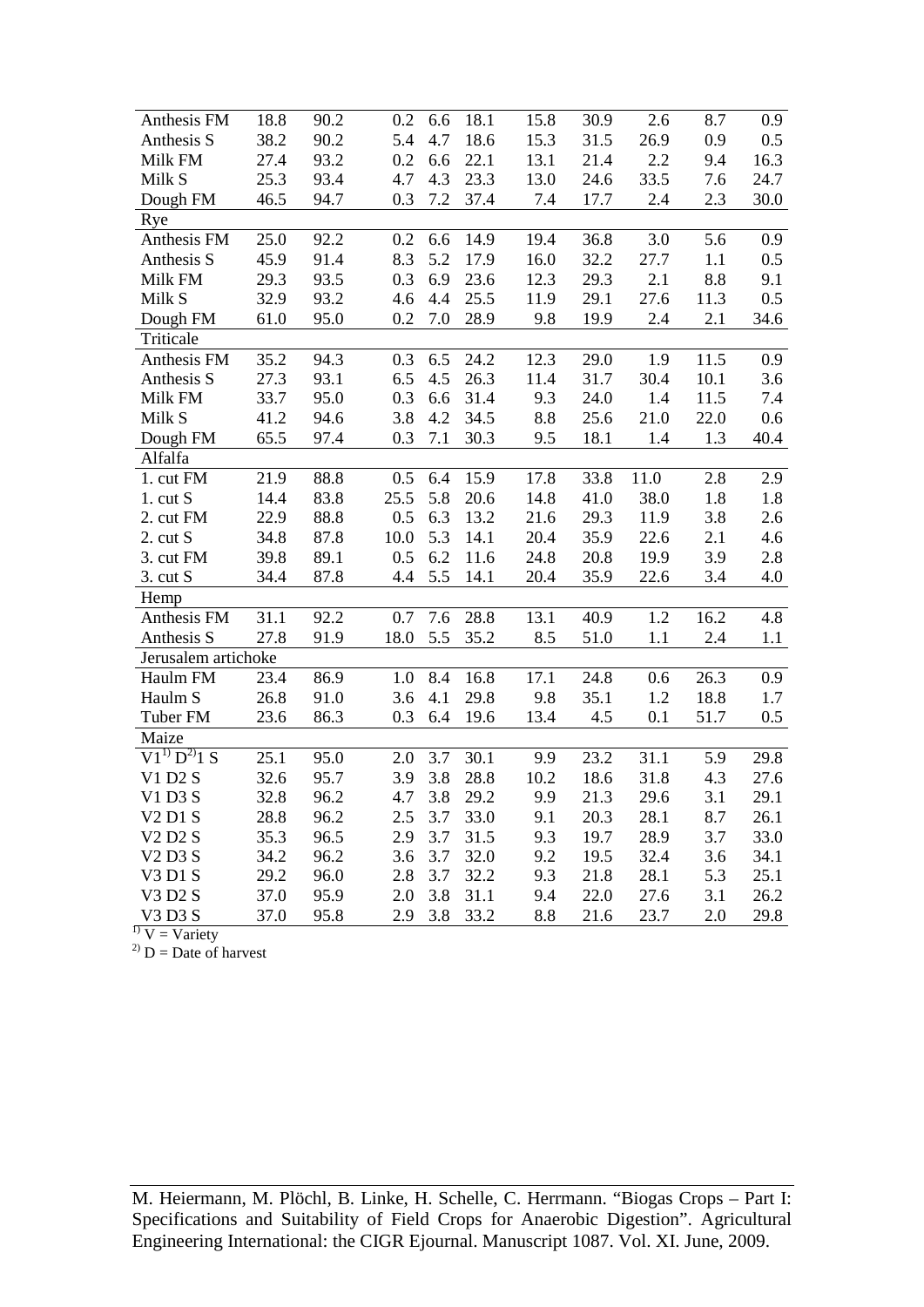Organic dry matter (ODM) values depicted minor differences between the species. Lower ODM contents were determined for Jerusalem artichoke and alfalfa (87 and 89%, respectively), higher values for hemp (92%) and cereals.

Further parameters characterised alfalfa as a protein-rich species  $(21 \pm 3\%)$  associated with high fat content and hemp as a fibre plant (41%) combined with noticeable sugar content (16%). Highest sugar contents were analysed for Jerusalem artichoke haulm and tuber (26 and 52%, respectively). Barley, rye and triticale were confirmed as starch-rich cereals.

# **3.1.2 Impact of Harvest Time**

Several parameters that are relevant for the biogas production process alter significantly during plant growth. Generally, contents of DM and crude fibre as well as C:N-ratio increase while contents of crude protein, crude fat and sugar decline as parameters are interrelated (Table 3). Barley, rye and triticale showed these described trends of parameters except for crude fibre. Second and third cuttings of alfalfa presented regrown biomass harvested at beginning of florescence and therefore the depicted impacts of maturity were not as clear as for cereals. Consequently, not only growth also timing and frequency of harvest plays an important role for anaerobic digestion.

Besides the effect on biomass yield, harvest time determines the amount of digestible compounds. One of the main parameters depending on harvest time is the DM content of plant material. As mentioned above, DM content varied extremely between some samples of the same plant species. In addition to the impact on chemical composition, harvest time also affects storage of the plant material due to the fact that DM content is one of the main influences considered in silage preparation.

## **3.1.3 Impact of Ensiling Process**

As presented in Table 3 silage parameters determined (DM, pH, VFA) indicate that whole crop samples were ensiled properly.

The preparation of whole crop silage at dough stage is unviable due to the high DM (46.5-65.5%) and hence, leads to difficulties in the natural ensilage process. Typically silages have pH values of approximately 4-5. Considering that no additives were used in our model silo experiments, in some cases pH values were higher than usual. Generally, legumes have a higher buffering capacity than other crops, so the pH of alfalfa silage is not reduced during ensiling as much as occurred for the other species (Buxton and O'Kiely, 2003). Complex biochemical and microbiological processes during ensiling result in the fermentation of plant sugars to lactic acid and other compounds like acetic acid, propionic acid and butyric acid, indicated by the parameter volatile fatty acids (VFA; Table 3). Most remarkable are the very high VFA values of alfalfa and hemp silages (18-25 g VFA  $kg^{-1}$  FM; Table 3). However, the carbohydrate and protein fractions of silages are markedly different from that of fresh material. These differences might influence methane formation process when silages are used as feedstock for digestion.

Selection of maize silages – which were taken from a large-scale bunker silo - (Table 3) represented silage-specific varieties, chosen from a group well adapted for drought tolerance and maturity behaviour. Comparing the silage samples of the three maize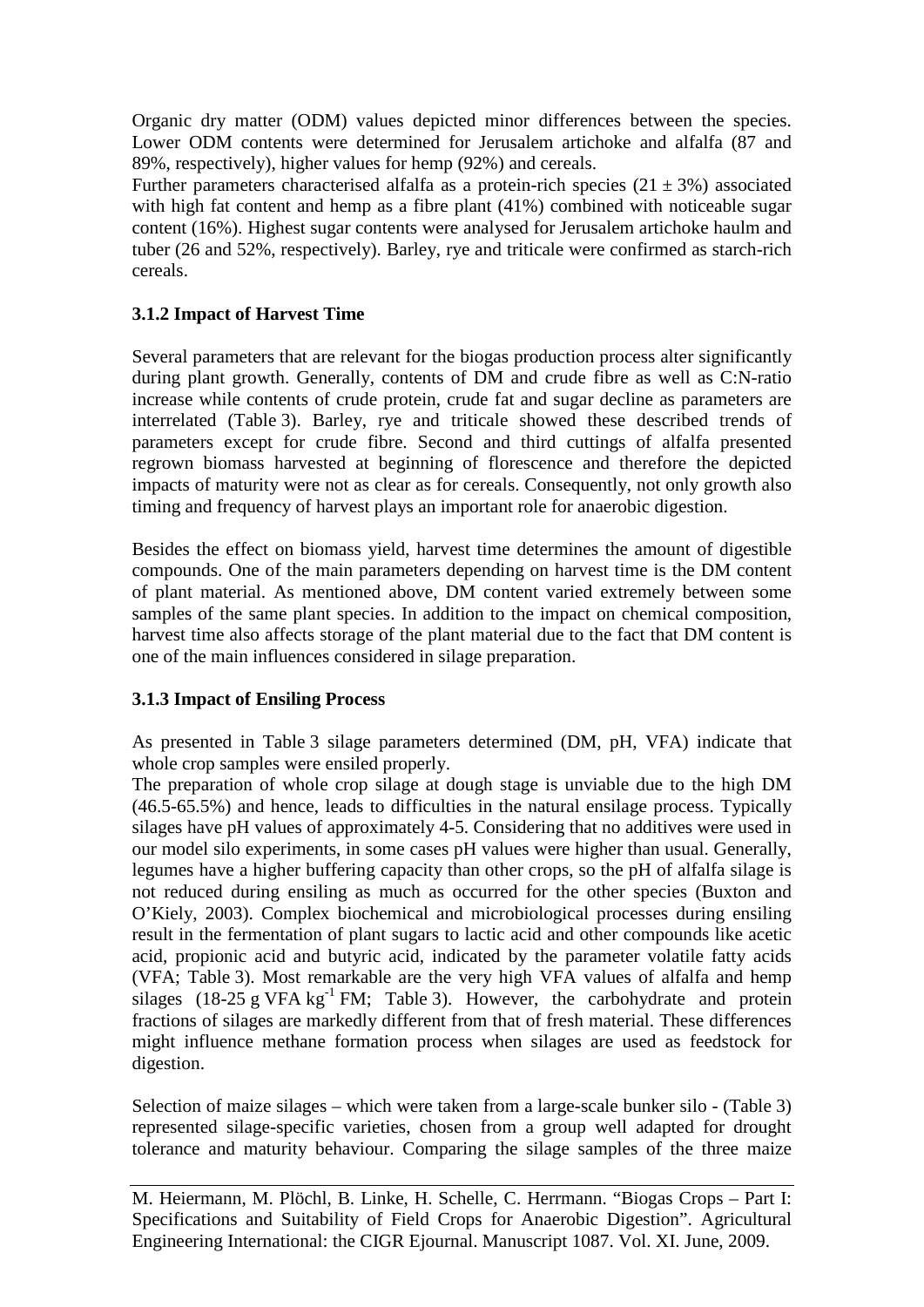varieties the most obvious differences are in the content of DM, VFA (D3), sugar, and starch, to a certain extent modified also by harvest time.

# **3.2 Biogas yields and methane contents**

Highest biogas yields were obtained from barley and rye harvested at milk stage with 730-932  $\text{I}_N$  biogas kg<sup>-1</sup> ODM and 618-743  $\text{I}_N$  biogas kg<sup>-1</sup> ODM, respectively (Figure 1). Triticale produced highest yields (733-819  $l_N$  biogas kg<sup>-1</sup> ODM) harvested at anthesis. Due to a non-representative straw to grain proportion (DM values in Table 3) of the material investigated, this result seems to be misleading. The crops investigated show the lowest biogas values if harvested in dough stage.



Figure 1: Biogas yields after 28 days in batch anaerobic digestion test. Fresh matter (FM) and silage (S) from barley (B), rye (R), and triticale (T) harvested at anthesis (-A), milk (-M) and dough (-D) stage. In this case error bars don't indicate standard deviation but the both values measured

Crops harvested in dough stage were not appropriate for ensiling due to low moisture content (34.5-53.5%), hence, biogas yield could not be determined for this material. Generally, ensiled material showed higher biogas values than fresh matter. The mean methane content of biogas ranged from 55 to 62% (Table 4), highest values were obtained for ensiled material.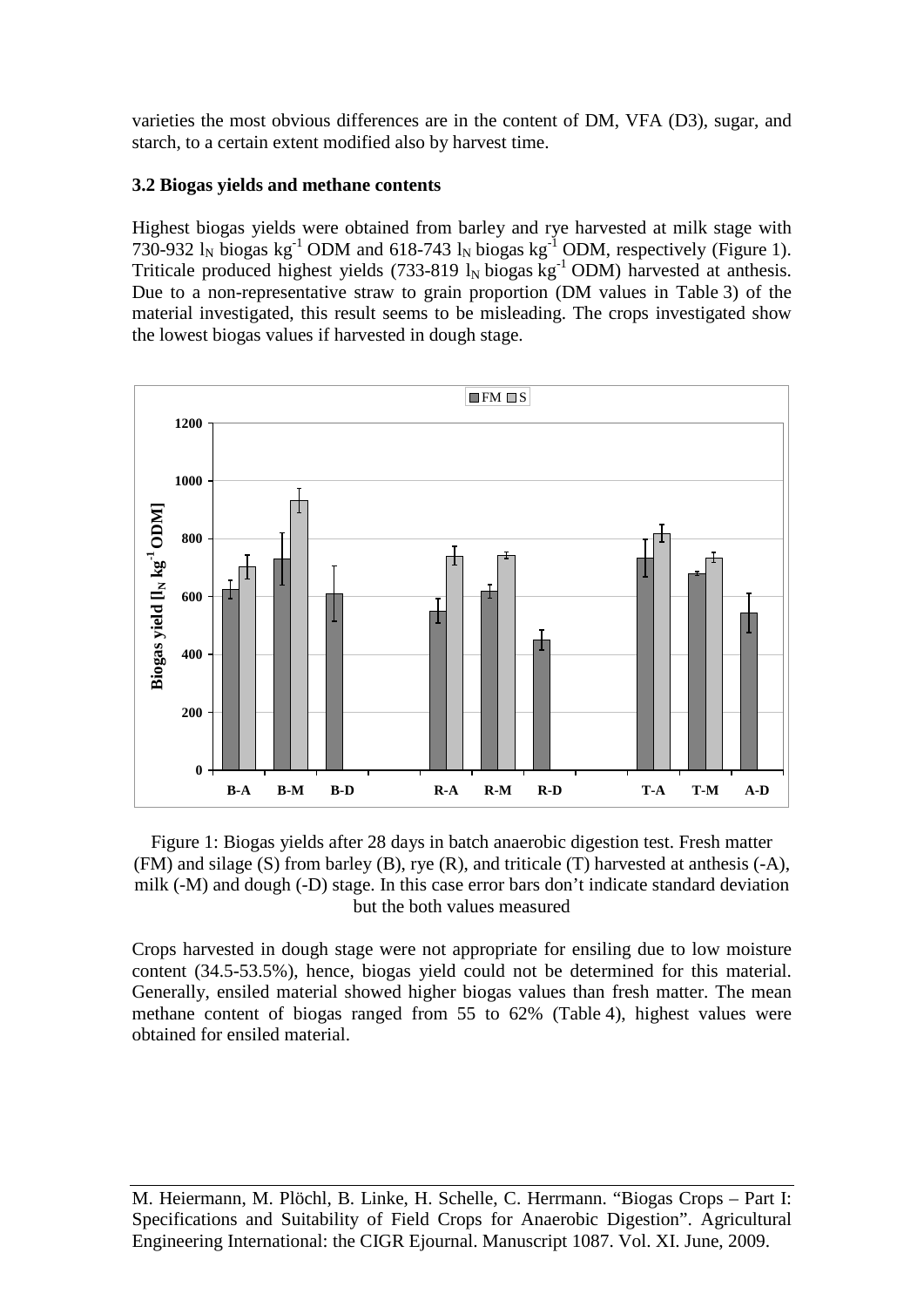| Crop                           | Methane content [Vol.%] |                 |                 |  |  |
|--------------------------------|-------------------------|-----------------|-----------------|--|--|
| Variant                        | Harvest stage           |                 |                 |  |  |
|                                | Anthesis                | Milk            | Dough           |  |  |
| Barley FM                      | 57                      | 55              | 56              |  |  |
| <b>Barley S</b>                | 56                      | 59              |                 |  |  |
| Rye FM                         | 57                      | 58              | 58              |  |  |
| Rye S                          | 59                      | 61              |                 |  |  |
| <b>Triticale FM</b>            | 59                      | 57              | 56              |  |  |
| Triticale S                    | 61                      | 62              |                 |  |  |
|                                | 1. cut                  | $2. \text{cut}$ | $3. \text{cut}$ |  |  |
| Alfalfa FM                     | 54                      | 54              | 59              |  |  |
| Alfalfa S                      | 57                      | 59              | 59              |  |  |
| Hemp Anthesis FM               | 53                      |                 |                 |  |  |
| Hemp Anthesis S                | 57                      |                 |                 |  |  |
| Jerusalem artichoke - haulm FM | 52                      |                 |                 |  |  |
| Jerusalem artichoke - haulm S  | 53                      |                 |                 |  |  |
| Jerusalem artichoke - tuber FM | 54                      |                 |                 |  |  |
|                                | D1                      | D <sub>2</sub>  | D <sub>3</sub>  |  |  |
| Maize V1 S                     | 57                      | 56              | 55              |  |  |
| Maize V2 S                     | 58                      | 57              | 55              |  |  |
| Maize V3 S                     | 57                      | 56              | 54              |  |  |

Table 4. Methane contents determined in batch anaerobic digestion test as a mean of the both values measured after 28 days retention time

Alfalfa (Figure 2) was digested as fresh matter and formed 777 to 516  $l_N$  biogas kg<sup>-1</sup> ODM. There was no trend observable for selected cutting dates. The biogas yields from silages of alfalfa showed a similar range (735-507  $\ln$  biogas kg<sup>-1</sup> ODM). Minor differences were analysed for methane content with 54-59% (Table 4). Variation in biogas yields might be due to varying plant matter quality. Alfalfa is known for changing the leaf/stem ratio from 1.5 to 0.5 during growing season caused by several factors (e.g. moisture conditions) and hence, reduction of forage quality (Albrecht and Beauchemin, 2003).

Hemp (Figure 3) produced higher yields of biogas (567  $l_N$  biogas kg<sup>-1</sup> ODM) as fresh material than as ensiled material (453  $\rm l_N$  biogas/kg ODM), whereas for the methane content higher values were obtained for ensiled material (57%) than for fresh matter (53%) (Table 4). Biogas yields of Jerusalem artichoke (Figure 3) showed a clear dependence on the energy content of the plant parts investigated. The tuber, which contains the polysaccharose inulin, produced the 1.5 fold biogas yield (700  $l_N$  biogas kg<sup>-1</sup> ODM) than the haulm. Tuber reaches similar methane values like haulm (52 and 54%, respectively) (Table 4).

M. Heiermann, M. Plöchl, B. Linke, H. Schelle, C. Herrmann. "Biogas Crops – Part I: Specifications and Suitability of Field Crops for Anaerobic Digestion". Agricultural Engineering International: the CIGR Ejournal. Manuscript 1087. Vol. XI. June, 2009.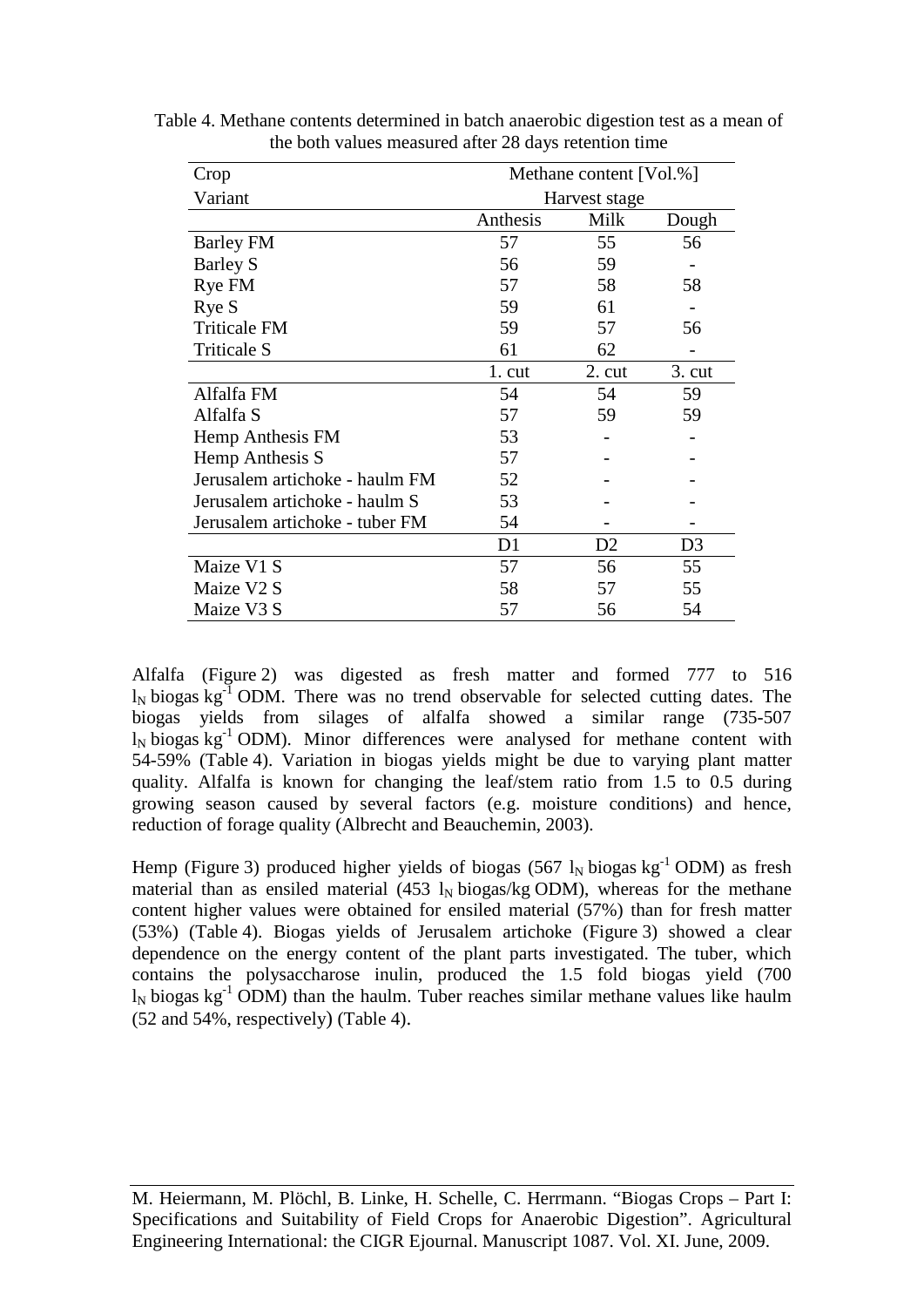

Figure 2: Biogas yields after 28 days in batch anaerobic digestion test. Fresh matter (FM) and silage (S) from alfalfa at three cuts at beginning florescence. In this case error bars don't indicate standard deviation but the both values measured



Figure 3: Biogas yields after 28 days in batch anaerobic digestion test. Fresh matter (FM) and silage (S) from hemp and Jerusalem artichoke. In this case error bars don't indicate standard deviation but the both values measured

The biogas yields from the maize varieties investigated showed only minor differences in quantity (Figure 4). The variety 1 (medium-early) produced relatively more biogas with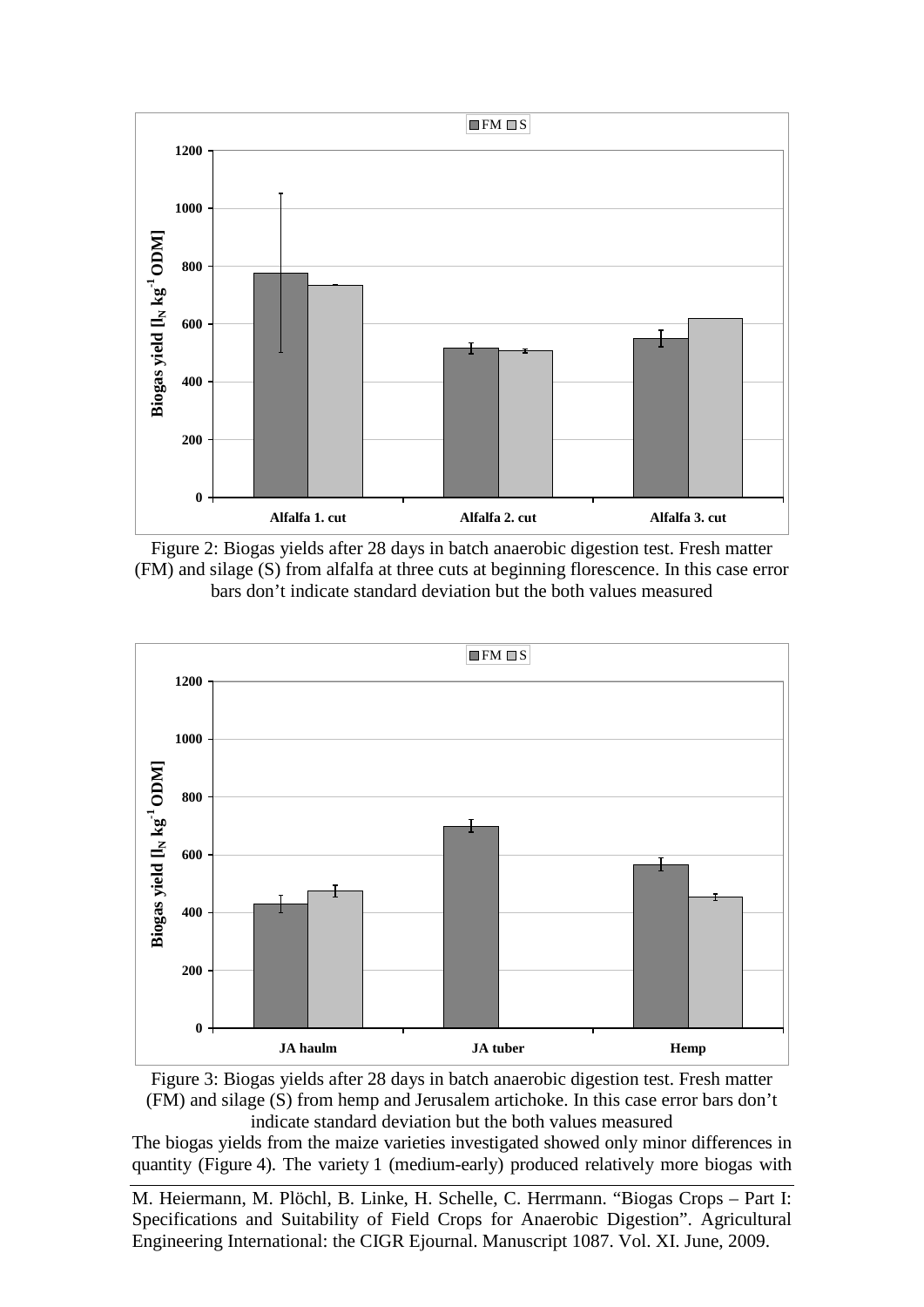values of 825-1048  $l_N$  biogas kg<sup>-1</sup> ODM, than variety 2 (medium-early) and variety 3 which produced similar values in a lower range of 826-970 and 831-950  $l_N$  biogas  $kg^{-1}$  ODM, respectively. Regarding the final harvest date (D3) the maize silages investigated showed a clear effect of variety on biogas production. This is due to the fact that within one variety biogas yields are determined by the variety-specific differences in harvest period in which the DM content is within the appropriate range for ensiling as well as the final date of starch incorporation. Gas quality remains between 54 and 58% methane with decreasing values regarding harvest date:  $D1 > D2 > D3$  (Table 4).





## **3.3 Digestate**

Generally, the organic residue left from anaerobic digestion is made up of recalcitrant plant residues and microbial biomass and metabolites formed during anaerobic digestion. Table 5 summarises measurements of DM and ODM content as an indicator of degradability of plant matter as well as the parameters VFA and pH as process state indicators. Samples of the digested output showed an increased pH (7.7-8.0) compared to initial plant matter samples (FM 6.2-7.6; S 3.7-5.8), and almost no differences between output and inoculum used (7.9-8.3) (cf. Table 1, Table 3, Table 5). Due to the high buffering capacity of slurry the pH was not mainly influenced by adding acidic silages. Usually, an almost constant pH value is necessary to provide optimum conditions for the balanced growth of bacteria. The concentration of VFA is an important parameter as this can be the first indicator that digestion is not progressing normally. Usually, VFA are present in feedstock, especially in silages or produced during anaerobic digestion process as intermediate products e.g. acetate and propionate. But high concentrations of VFA have an inhibitory effect on the hydrolysis process and thus on the production of biogas. Data presented in Table 5 confirm good process conditions: The very high VFA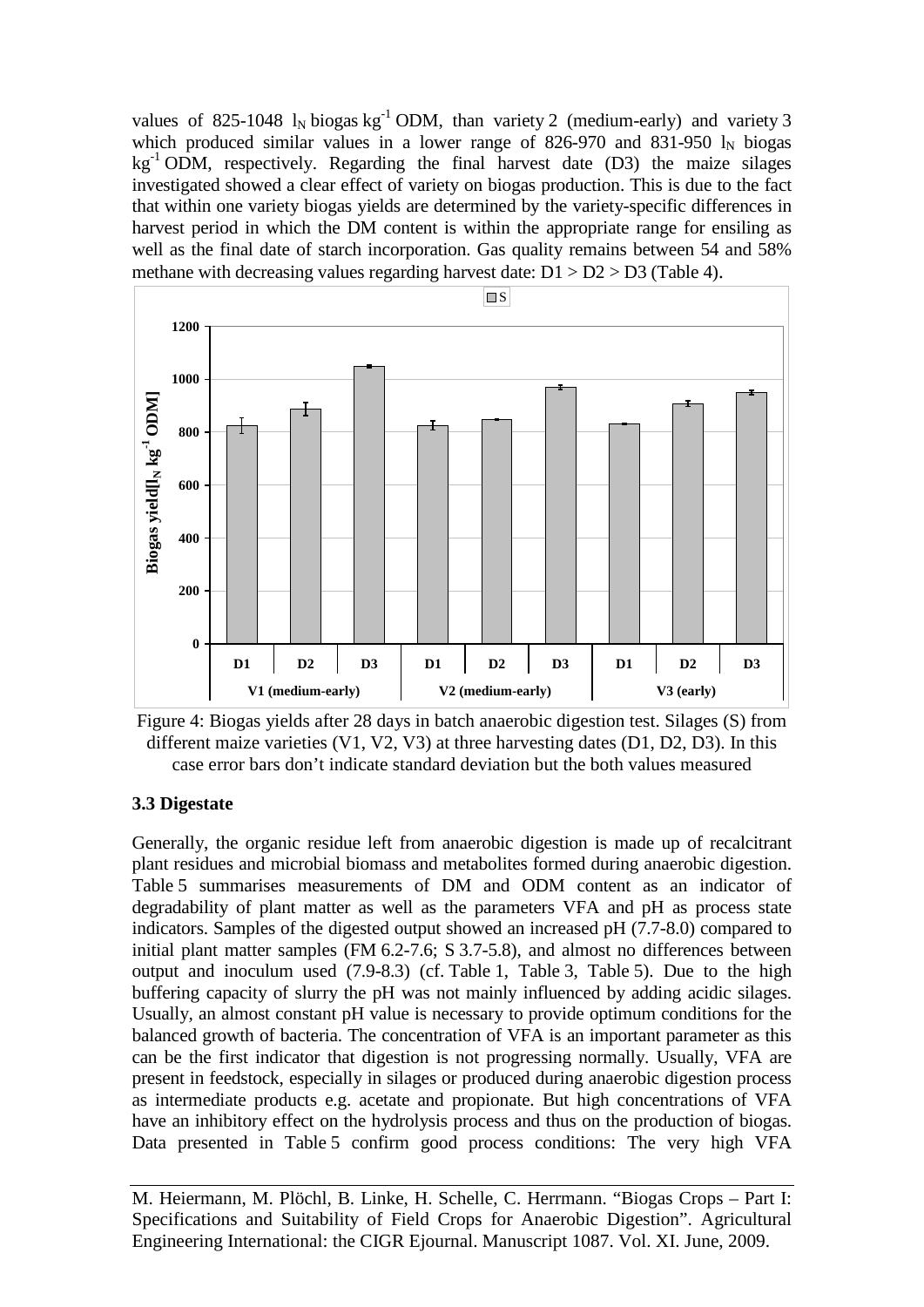concentrations in alfalfa and hemp silages (18-25 g VFA  $kg^{-1}$  FM; Table 3) degraded to normal concentrations within the range of 1.3-2.5 g VFA  $\text{kg}^{\text{-}I}$  FM.

| Crop                            | DM     | <b>ODM</b> | <b>VFA</b> | pH        |
|---------------------------------|--------|------------|------------|-----------|
|                                 | [% FM] | [% DM]     | [g/kgFM]   | $[\cdot]$ |
| <b>Barley</b>                   |        |            |            |           |
| Anthesis FM                     | 3.6    | 54.8       | 1.7        | 7.8       |
| Anthesis S                      | 2.6    | 47.0       | 2.5        | 7.8       |
| Milk FM                         | 3.8    | 56.1       | 1.5        | 7.8       |
| Milk S                          | 2.2    | 45.0       | 2.1        | 7.8       |
| Dough FM                        | 3.3    | 52.6       | 1.9        | 7.8       |
| Rye                             |        |            |            |           |
| Anthesis FM                     | 3.6    | 55.5       | 1.7        | 7.7       |
| Anthesis S                      | 2.3    | 45.9       | 2.2        | 7.7       |
| Milk FM                         | 3.4    | 55.4       | 1.7        | 7.8       |
| Milk S                          | 2.1    | 41.5       | 2.2        | 7.7       |
| Dough FM                        | 3.0    | 53.6       | 1.7        | 7.7       |
| Triticale                       |        |            |            |           |
| Anthesis FM                     | 3.5    | 56.0       | 1.7        | 7.8       |
| Anthesis S                      | 2.0    | 44.8       | 2.2        | 7.8       |
| Milk FM                         | 3.5    | 55.1       | 1.4        | 7.8       |
| Milk S                          | 2.9    | 53.6       | 2.5        | 7.8       |
| Dough FM                        | 4.2    | 59.9       | 1.5        | 7.7       |
| Alfalfa                         |        |            |            |           |
| 1. cut FM                       | 3.1    | 49.0       | 1.8        | 7.9       |
| $1.$ cut $S$                    | 3.3    | 49.5       | 2.1        | 8.0       |
| 2. cut FM                       | 3.0    | 50.0       | 1.8        | 7.9       |
| $2.$ cut $S$                    | 2.9    | 49.2       | 1.8        | 8.0       |
| 3. cut FM                       | 3.4    | 51.7       | 1.9        | 7.9       |
| $3.$ cut S                      | 3.4    | 51.1       | 1.6        | 7.9       |
| Hemp                            |        |            |            |           |
| Anthesis FM                     | 3.7    | 52.2       | 1.3        | 7.8       |
| Anthesis S                      | 3.6    | 52.7       | 1.6        | 7.8       |
| Jerusalem artichoke             |        |            |            |           |
| Haulm FM                        | 3.8    | 52.0       | 1.5        | 7.8       |
| Haulm S                         | 3.6    | 52.2       | 1.3        | 7.8       |
| Tuber FM                        | 3.2    | 48.6       | 2.1        | 8.0       |
| Maize                           |        |            |            |           |
| $V1^{1} D^{2} 1 S$              | 2.8    | 53.6       | 2.3        | 7.8       |
| V1 D2 S                         | 2.8    | 54.0       | 2.2        | 7.8       |
| V1 D3 S                         | 2.3    | 48.1       | 2.4        | 7.8       |
| <b>V2D1S</b>                    | 2.2    | 49.1       | 2.5        | 7.7       |
| <b>V2D2S</b>                    | 2.8    | 53.5       | 2.5        | 7.8       |
| V <sub>2</sub> D <sub>3</sub> S | 2.9    | 54.8       | 2.2        | 7.7       |
| V3 D1 S                         | 2.4    | 49.2       | 2.3        | 7.8       |
| V3 D2 S                         | 2.3    | 49.0       | 2.4        | 7.7       |
| V3 D3 S                         | 2.9    | 55.3       | 2.3        | 7.8       |

Table 5. Characterisation of digested output (day 28) from crops applied as dry matter (DM), organic dry matter (ODM), volatile fatty acids (VFA), and pH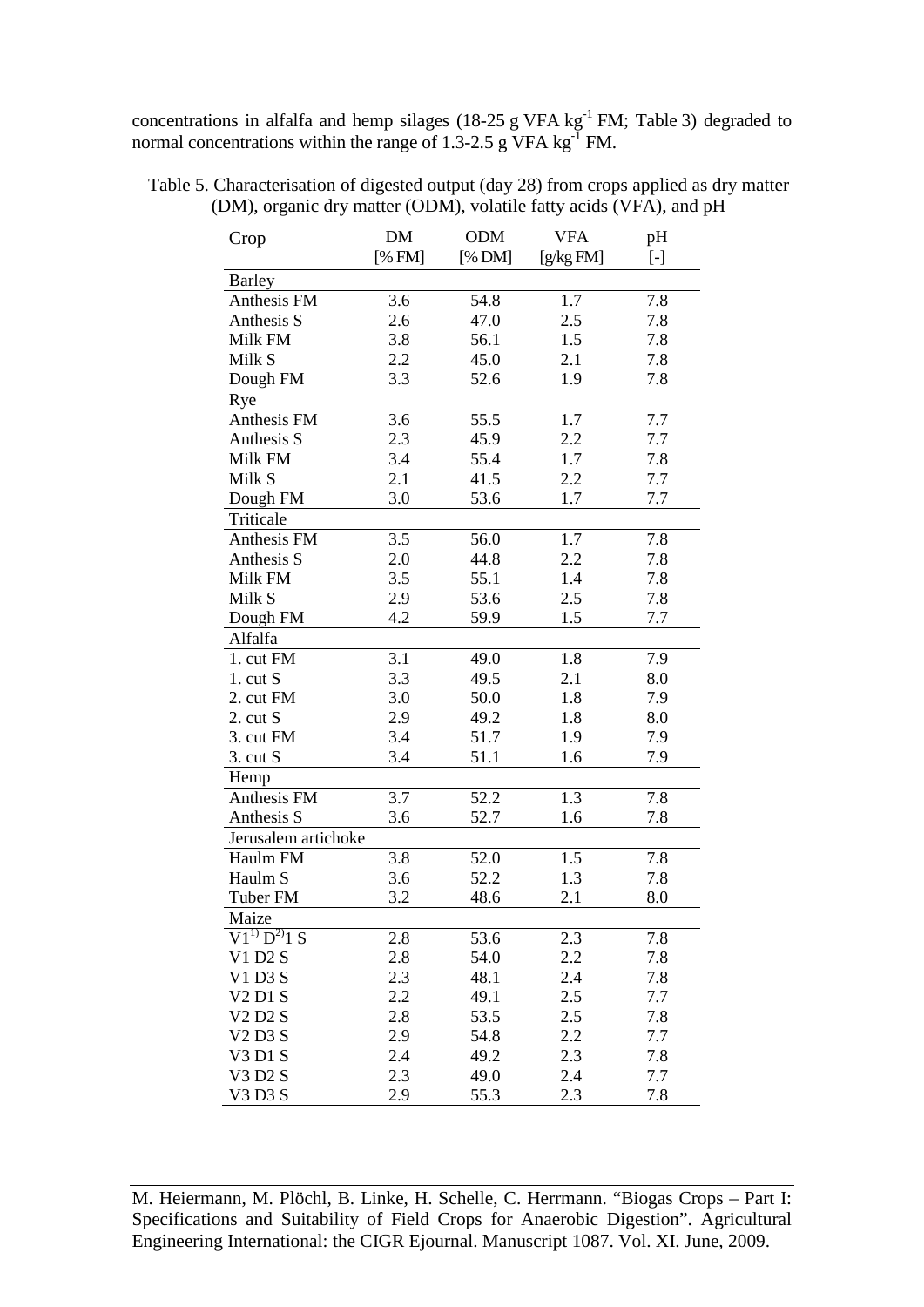Biomethanation of plant materials resulted in a clear decrease of DM and ODM content. Measurements of digested output revealed that feedstock was reduced to 5-19% of initial DM content (18.8-65.5% DM; Table 3). The ODM content in final samples (45-56% ODM) showed a reduction of about 39-55% in comparison to feedstock (87-96% ODM). Regarding the reduction of ODM in correlation to chemical composition and biogas yield there is a clear coherence of data for cereals investigated. Maize records show a limited correlation between harvest date and biogas yield. But there is no relationship among ODM reduction and biogas yield which is confirmed by data of Jerusalem artichoke and hemp, too. Despite time-dependent variable chemical characteristics of alfalfa plant matter no correlation between biogas yield and ODM reduction exists. Results suggest that the ensiling process has a much larger influence on ODM degradability and hence, on biogas yield than the aspects previously mentioned. This is most notable for barley, rye and triticale (Figure 5). The degradation of ODM in ensiled matter is at least 10% higher than in fresh matter. (Neureiter *et al.*, 2005) explained this aspect as follows: "[…] the biochemical processes during ensiling include hydrolysis and acidification. The microbial degradation of crop compounds may lead to a faster conversion or to a better availability of recalcitrant compounds during the anaerobic digestion process so that ensiling can be regarded as a pre-treatment method."



Figure 5: Biogas yield after 28 days related to reduction of organic dry matter (expressed as Delta ODM) from barley (B) , rye (R) and triticale (T) at anthesis (-A) milk (-M), dough (-D) as fresh matter (FM) and silage (S) during batch anaerobic digestion test under mesophilic conditions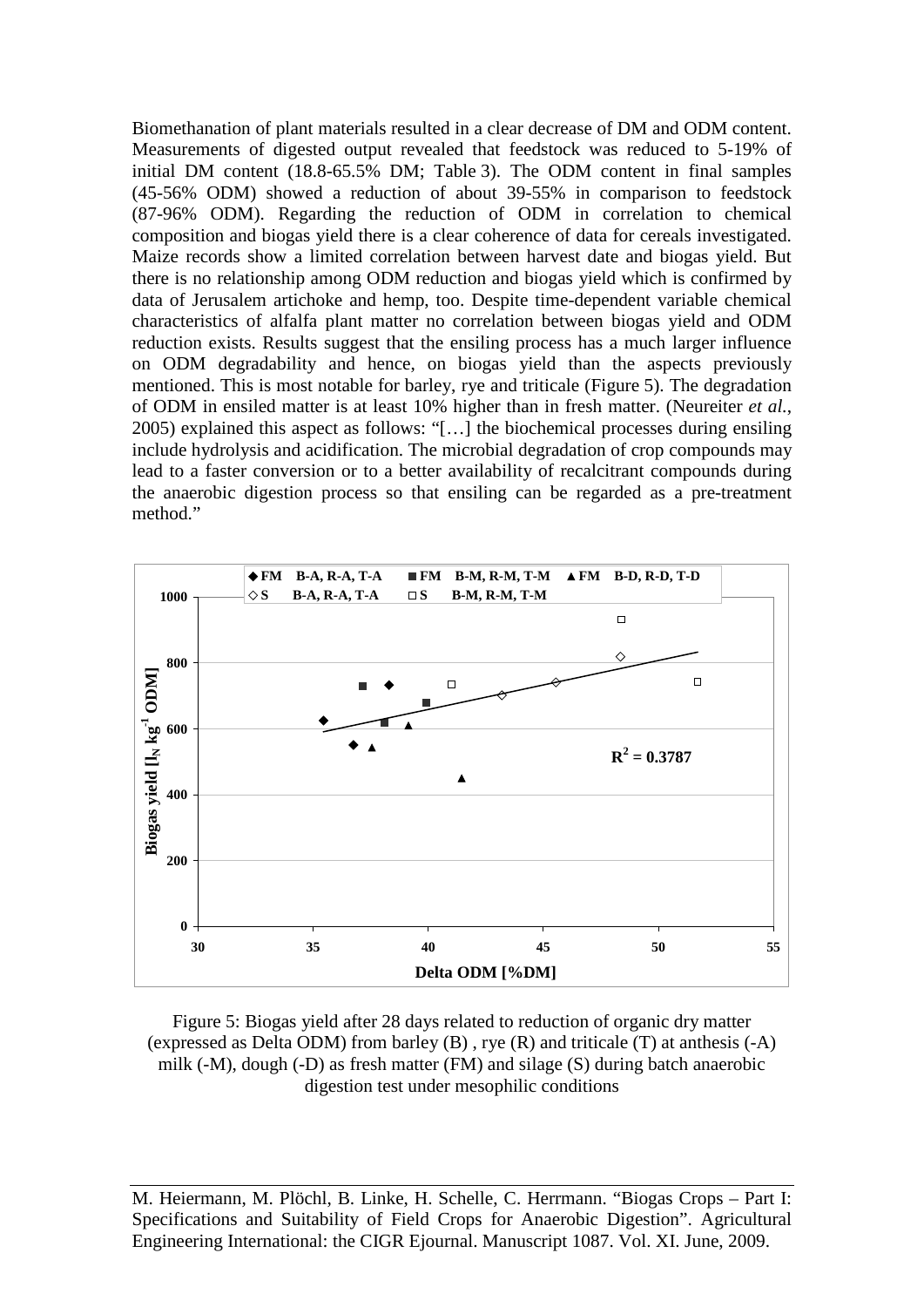### **3.3 Suitability**

There are significant differences in the methane potentials of the potential biogas crops investigated. Table 6 gives an overview of methane yields calculated on the basis of biogas yields and methane contents determined in the batch anaerobic digestion tests. All species are suitable for practical use in biogas plants although results confirm the considerable influences of harvesting time, variety, and ensiling on methane yield (220-581  $I_N$  biogas kg<sup>-1</sup> ODM). Cereals and maize support the assumption that harvesting time and hence, composition of constituents can optimise biogas production and methane formation, respectively. Further potential remains in the appropriate selection of variety, cf. maize samples. From livestock production it is already known that the digestibility of starch in maize silage is affected by maturity at harvest and hybrid genetics (Allen *et al.*, 2003). With regard to crop diversification alfalfa and the less common agricultural species hemp and Jerusalem artichoke show potential as alternative biogas crops. Both the economic and ecological compatibility have to be proven in further research.

| Crop                           | Methane yield |                     |                 |  |  |
|--------------------------------|---------------|---------------------|-----------------|--|--|
|                                |               | $[l_N kg^{-1} ODM]$ |                 |  |  |
|                                | Anthesis      | Milk                | Dough           |  |  |
| <b>Barley FM</b>               | 358           | 395                 | 337             |  |  |
| <b>Barley S</b>                | 395           | 552                 |                 |  |  |
| Rye FM                         | 316           | 356                 | 262             |  |  |
| Rye S                          | 440           | 456                 |                 |  |  |
| <b>Triticale FM</b>            | 435           | 388                 | 305             |  |  |
| <b>Triticale S</b>             | 504           | 467                 |                 |  |  |
|                                | $1$ . cut     | $2. \text{cut}$     | $3. \text{cut}$ |  |  |
| Alfalfa FM                     | 464           | 275                 | 324             |  |  |
| Alfalfa S                      | 415           | 297                 | 374             |  |  |
| Hemp Anthesis FM               | 301           |                     |                 |  |  |
| Hemp Anthesis S                | 259           |                     |                 |  |  |
| Jerusalem artichoke - haulm FM | 220           |                     |                 |  |  |
| Jerusalem artichoke - haulm S  | 252           |                     |                 |  |  |
| Jerusalem artichoke - tuber FM | 374           |                     |                 |  |  |
|                                | D1            | D2                  | D <sub>3</sub>  |  |  |
| Maize V1 S                     | 471           | 500                 | 581             |  |  |
| Maize V2 S                     | 477           | 480                 | 531             |  |  |
| Maize V3 S                     | 468           | 495                 | 538             |  |  |

Table 6. Methane yields determined in batch anaerobic digestion test under mesophilic conditions (28 days)

In order to supply biogas crops over the entire year it is necessary to preserve the material. In our experiments, ensiling showed a positive effect on anaerobic digestion, hemp being the only exception. Studies reviewed in (Lehtomäki, 2006) confirm that crops preserved as silages resulted in higher methane yields than the fresh matter. Hence, storage as silages can be considered as pre-treatment which also has potential to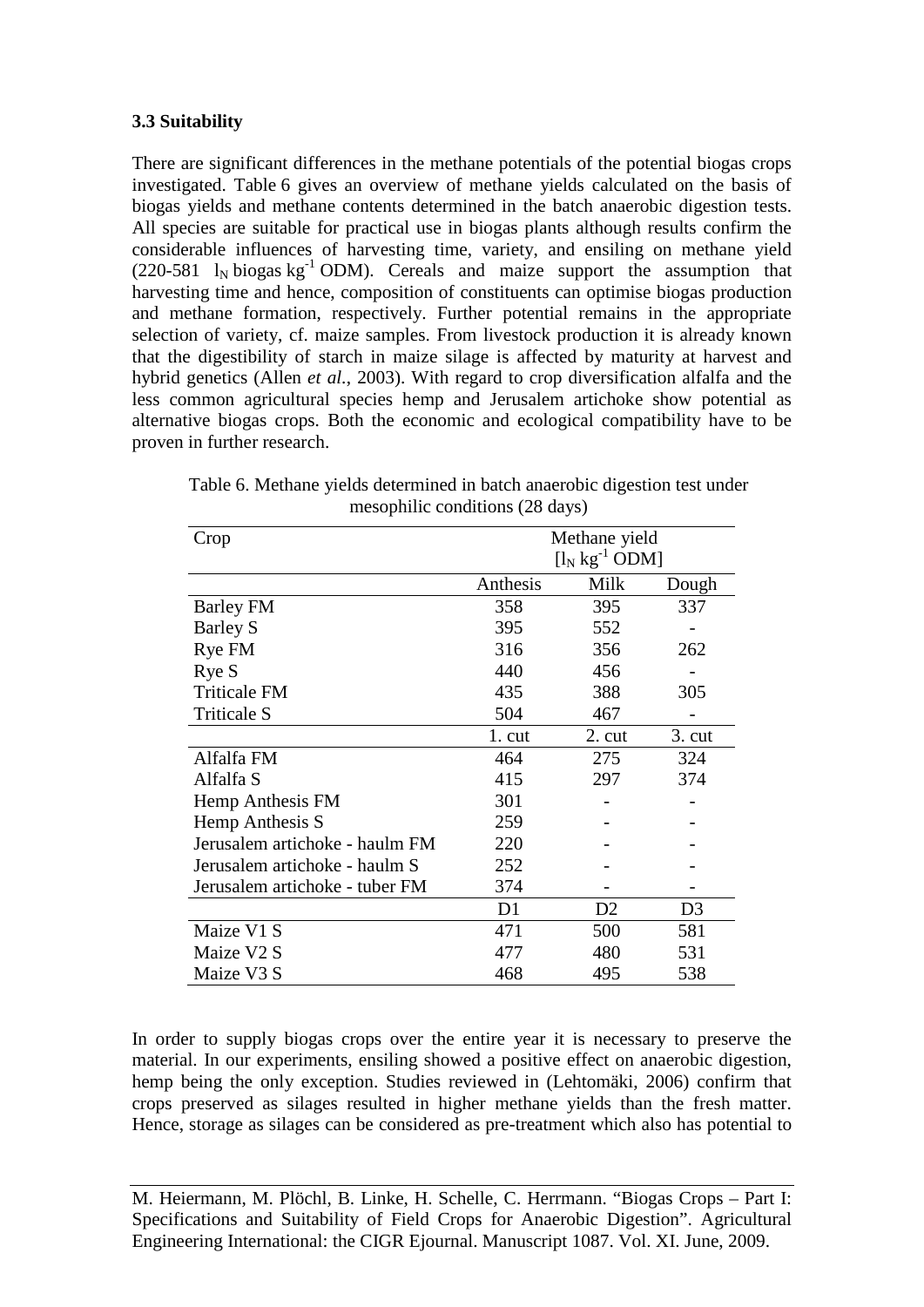improve methane production from plant matter (Lehtomäki, 2006; Neureiter et. al, 2005).

It is obvious that ensiling without application of additives produces less quality silages. Nevertheless, the quality was sufficient for batch experiments but may also be responsible for the large dispersal of results (Mähnert *et al.*, 2002). Ensiling quality might also be a reason for the low methane yield of hemp silage.

### **4. CONCLUSIONS**

Among farmers and researchers there is an increasing interest in alternative suitable crops for bioenergy production. As presented here, numerous crops are available for biogas production. Not only genetic characteristics which can be modulated by soil and climate conditions but also technical factors and management practise have a considerable influence on biomass and gas yield potentials. Since methane yield is influenced by the harvest time cropping systems as well as crop rotations are affected and have to be adjusted. Furthermore, harvest time plays a major role with regard to silage quality and maximum methane yield per unit ODM. An increase in dry matter content of the crop decreases its ensiling ability. Therefore, farmers have to achieve the best possible compromise between crop yield (dry matter production) and crop quality (digestibility).

The selection of the appropriate plant species as feedstock for biogas production is an important aspect in decision-making. Along the entire production chain (cultivation, harvest, storage and biogas production) additional factors offer a big potential for improving the efficiency of anaerobic digestion in agricultural biogas plants. Generally, the conversion of biomass to energy should be economically efficient and optimise the environmental benefits. Biogas crops should have characteristics like high yields and low production inputs. Data generated in this study will be used as basis for a thorough ecological assessment of the provision of energy crops as feedstock in agricultural biogas plants in Brandenburg State (Plöchl *et al.*, 2009).

## **5. ACKNOWLEDGEMENTS**

The underlying work of this paper was funded by the German Federal Ministry of Economy and Technology Programme 'Innovation Competence of Medium-size Enterprises' ProInno No. KF0096301KWZ.

### **6. REFERENCES**

- Albrecht, K.A. and K.A. Beauchemin. 2003. Alfalfa and Other Perennial Legume Silage. *In*: Al-Amoodi, editor: *Silage Science and Technology, Madison, Wisconsin, USA*. p. 633-664. No. 42 in the series Agronomy; American Society of Agronoma, Inc., Crop Science Society of America, Inc., Soil Science Society of America, Inc.
- Allen, M.S., J.G. Coors JG and G.W. Roth. 2003. Corn Silage. *In:* Al-Amoodi, editor: *Silage Science and Technology, Madison, Wisconsin, USA*. p. 547-608. No. 42 in the series Agronomy; American Society of Agronoma, Inc., Crop Science Society of America, Inc., Soil Science Society of America, Inc.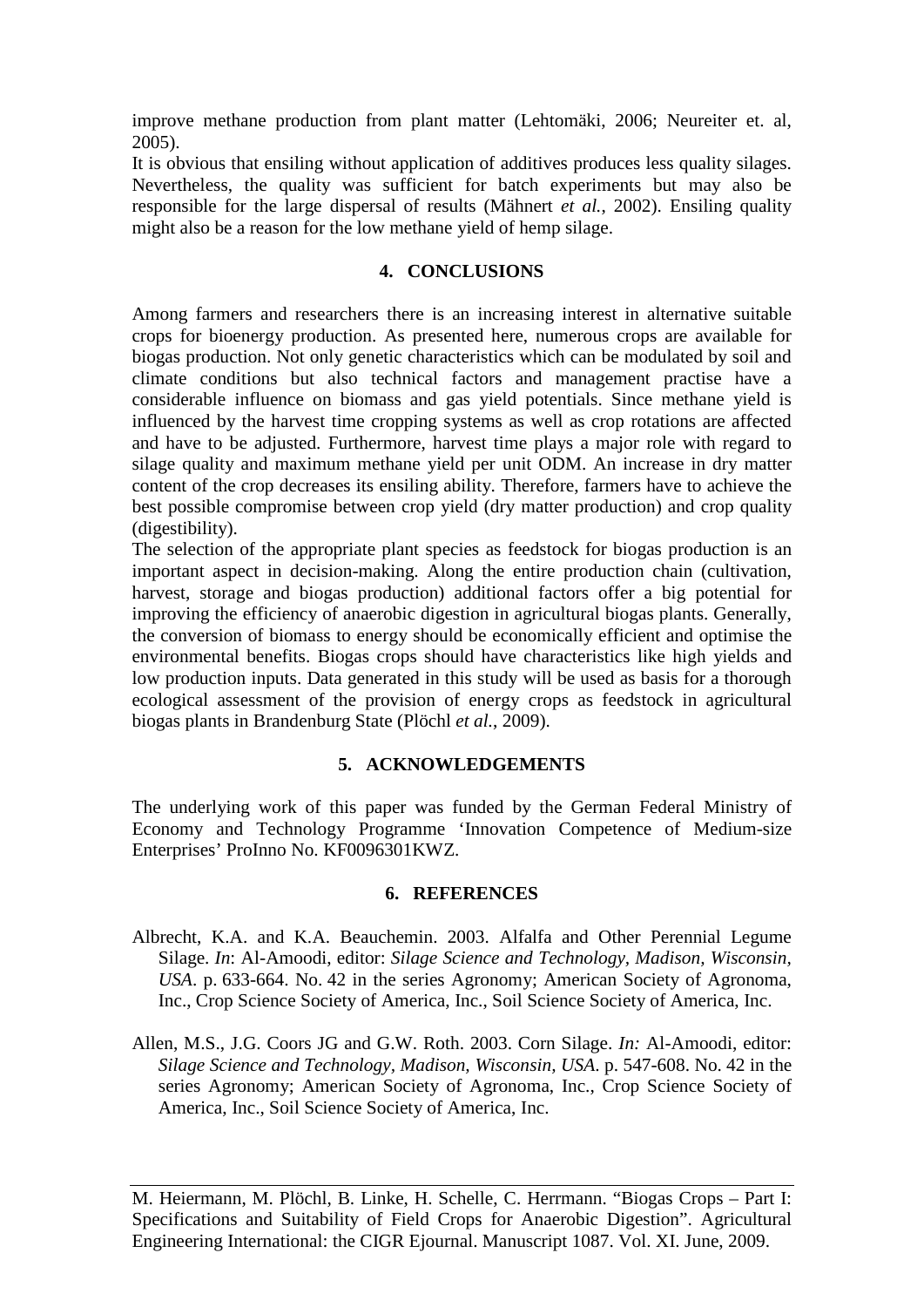Amon, T., V. Kryvoruchko, B. Amon, W. Zollitsch, E. Pötsch and K. Mayer. 2004. Estimation of biogas production from maize and clover grass by the new methane energy value system. *In: Anaerobic Digestion. Proceedings of the 10th World Congress*, p. 1716-1719, 29 August – 2 September 2004, Montreal, Canada.

Anakom Technology. 2000. *Operators Manual Anakom2000 Fiber Analyser*.

- Anonymous. 2006. *Praxishandbuch Futterkonservierung. 7th ed*. Frankfurt a. M.: DLG-Verlags-GmbH.
- Anonymous. 2006. *VDI 4630 - Vergärung organischer Stoffe* (German Guideline: Fermentation of organic materials – Characterisation of the substrate, sampling, collection of material data, fermentation tests). Berlin, Beuth Verlag GmbH.
- Buxton, D.R. and P.O. O´Kiely. 2003. Preharvest Plant Factors Affecting Ensiling. *In:* Al-Amoodi, editor: *Silage Science and Technology, Madison, Wisconsin, USA*. p. 199-250. No. 42 in the series Agronomy; American Society of Agronoma, Inc., Crop Science Society of America, Inc., Soil Science Society of America, Inc.
- Chynoweth, D.P., Owens J.M. and J. Legrand. 2001. Renewable methane from anaerobic digestion of biomass. *Renewable Energy* 22: 1-8.
- DIN (Deutsches Institut für Normierung e.V.). 2006-07. *(Norm-Entwurf) DIN EN ISO 16634. Cereals, pulses, milled cereal products, oilseeds and animal feeding stuffs - Determination of the total nitrogen content by combustion according to the Dumas principle and calculation of the crude protein content, Standard*.
- El Bassam, N. 1998. *Energy Plant Species - Their Use and Impact on Environment*. James & James (Science Publishers) Ltd, London.
- FvB (German Biogas Association). 2007. Available: http://www.fachverbandbiogas.de/, accessed 2<sup>nd</sup> August 2007.
- Gunnaseelan, V.N. 1997. Anaerobic digestion of biomass for methane production A review. *Biomass and Bioenergy* 13(1/2): 83-114.
- Gunnaseelan, V.N. 2004. Biochemical methane potential of fruits and vegetable solid waste feedstock. *Biomass and Bioenergy* 26:389-99.
- Herrmann, C., M. Heiermann, C. Idler and V. Scholz. 2007. Parameters influencing substrate quality and biogas yield. p. 809-19. *In:* K. Maniatis, ed. *15th European Biomass Conference & Exhibiton "From Research to Market Development"*, Berlin (D).
- Lehtomäki, A. 2006. *Biogas production from Energy Crops and Crop residues.* Dissertation 91. Available at http://dissertations.jyu.fi/studbiol/9513925595.pdf, accessed at 07.05.2007.
- Lengerken, v. J. and K. Zimmermann. 1991. *Handbuch Futtermittelprüfung*. Berlin; Deutscher Landwirtschaftsverlag Berlin GmbH.

M. Heiermann, M. Plöchl, B. Linke, H. Schelle, C. Herrmann. "Biogas Crops – Part I: Specifications and Suitability of Field Crops for Anaerobic Digestion". Agricultural Engineering International: the CIGR Ejournal. Manuscript 1087. Vol. XI. June, 2009.